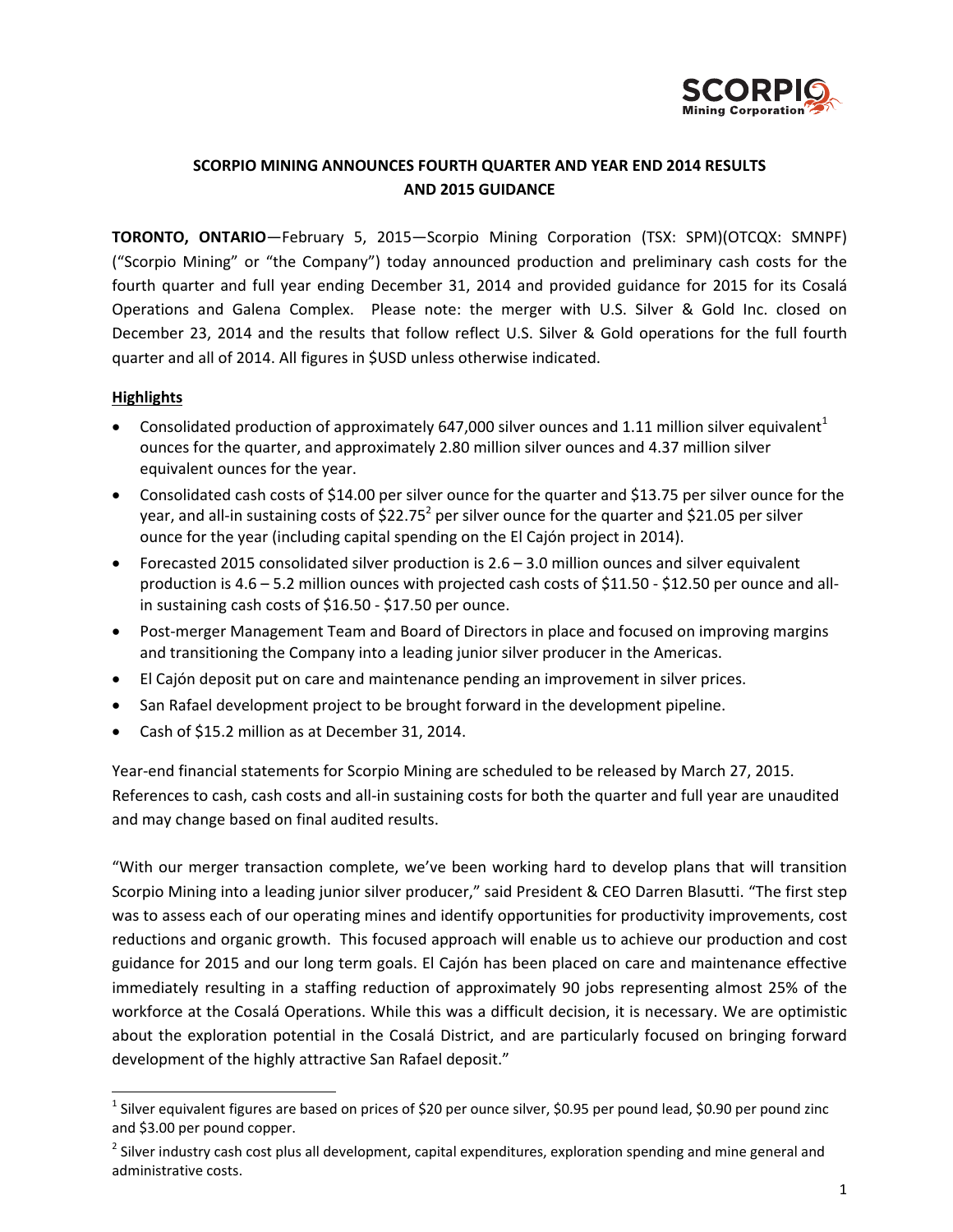### **Consolidated Production**

Consolidated silver production totaled 647,043 ounces compared with 712,032 ounces in the prior year's fourth quarter, while silver equivalent production increased 5% year-over-year to 1,106,074 ounces. Annual silver production totaled 2.80 million ounces and silver equivalent production was 4.37 million ounces. Cost and capital controls led to reductions in cash costs and all-in sustaining costs of 15% and 11% respectively which were offset by capital spending on El Cajón underground development. Further productivity improvements are expected in 2015 while systematic cost controls are being implemented at the Cosalá Operations. Lead production increased almost 80% in the fourth quarter and 16% for the year as the Galena mine continued its focus on silver‐lead ore.

| Table 1<br><b>Consolidated Production Highlights</b>    |                    |             |        |                 |                 |        |  |
|---------------------------------------------------------|--------------------|-------------|--------|-----------------|-----------------|--------|--|
|                                                         | Q4 2014            | Q4 2013     | Change | <b>YTD 2014</b> | <b>YTD 2013</b> | Change |  |
| Processed ore (tonnes milled)                           | 173,023<br>163,809 |             | 6%     | 681,109         | 710,522         | -4%    |  |
| <b>Silver Production (ounces)</b>                       | 647,043<br>712,032 |             | -9%    | 2,799,404       | 3,089,849       | -9%    |  |
| <b>Silver Equivalent Production (ounces)</b>            | 1,106,074          | 1,052,665   | 5%     | 4,367,649       | 4,571,694       | -4%    |  |
| Grade (grams per tonne)                                 | 130                | 150         | $-13%$ | 142             | 149             | -4%    |  |
| Cash Costs (\$ per ounce silver)                        | \$<br>14.02        | \$<br>15.86 | $-12%$ | Ś.<br>13.75     | Ś.<br>16.13     | $-15%$ |  |
| <b>All-in Sustaining Costs</b><br>(\$ per ounce silver) | \$<br>22.74        | \$<br>20.73 | 10%    | Ś.<br>21.07     | Ś.<br>23.70     | $-11%$ |  |
| <b>Zinc Produced (pounds)</b>                           | 3,329,584          | 3,406,341   | $-2%$  | 12,625,526      | 14,535,952      | $-13%$ |  |
| Lead Produced (pounds)                                  | 5,185,966          | 2,897,766   | 79%    | 15,442,648      | 13,330,165      | 16%    |  |
| <b>Copper Produced (pounds)</b>                         | 419,108            | 560,070     | $-25%$ | 1,777,137       | 2,314,182       | $-23%$ |  |

### **Galena Complex Production**

During the fourth quarter of 2014, the Galena Complex produced 357,870 ounces of silver and 542,114 ounces of silver equivalent at a cash cost of \$16.58 per ounce and an all‐in sustaining cost of \$21.04 per ounce. Production for the full year totaled 1.62 million silver ounces and 2.14 million silver equivalent ounces. This production was delivered at a cash cost of \$15.67 per ounce and an all-in sustaining cost of \$19.91 per ounce which represent year-over-year cost reductions of 12% and 18% respectively. Increased lead production during 2014 reduced cash and all‐in sustaining costs, but transitioning our focus to silver‐lead production also reduced silver production. With capital spent in 2014, more working faces will facilitate a ramp up silver and lead production throughout 2015.

| Table 2<br><b>Galena Complex Highlights</b>             |             |             |        |                 |                 |        |  |
|---------------------------------------------------------|-------------|-------------|--------|-----------------|-----------------|--------|--|
|                                                         | Q4 2014     | Q4 2013     | Change | <b>YTD 2014</b> | <b>YTD 2013</b> | Change |  |
| Processed Ore (tonnes milled)                           | 37,976      | 29,372      | 29%    | 144,773         | 176,479         | $-18%$ |  |
| <b>Silver Production (ounces)</b>                       | 357,870     | 449,652     | $-20%$ | 1,621,765       | 2,120,824       | $-24%$ |  |
| <b>Silver Equivalent Production (ounces)</b>            | 542,114     | 542,667     | 0%     | 2,144,022       | 2,537,487       | $-16%$ |  |
| <b>Grade</b> (grams per tonne)                          | 307         | 493         | $-38%$ | 365             | 388             | $-6%$  |  |
| Cash Costs (\$ per ounce silver)                        | Ś.<br>16.58 | 16.26<br>Ś. | 2%     | \$15.67         | \$17.76         | $-12%$ |  |
| <b>All-in Sustaining Costs</b><br>(\$ per ounce silver) | Ś.<br>21.04 | Ś.<br>21.02 | 0%     | \$19.91         | \$24.24         | $-18%$ |  |
| Lead Produced (pounds)                                  | 3,604,229   | 1,453,811   | 148%   | 9,143,751       | 6,567,821       | 39%    |  |
| <b>Copper Produced (pounds)</b>                         | 86,951      | 227,047     | $-62%$ | 586,190         | 1,001,710       | $-41%$ |  |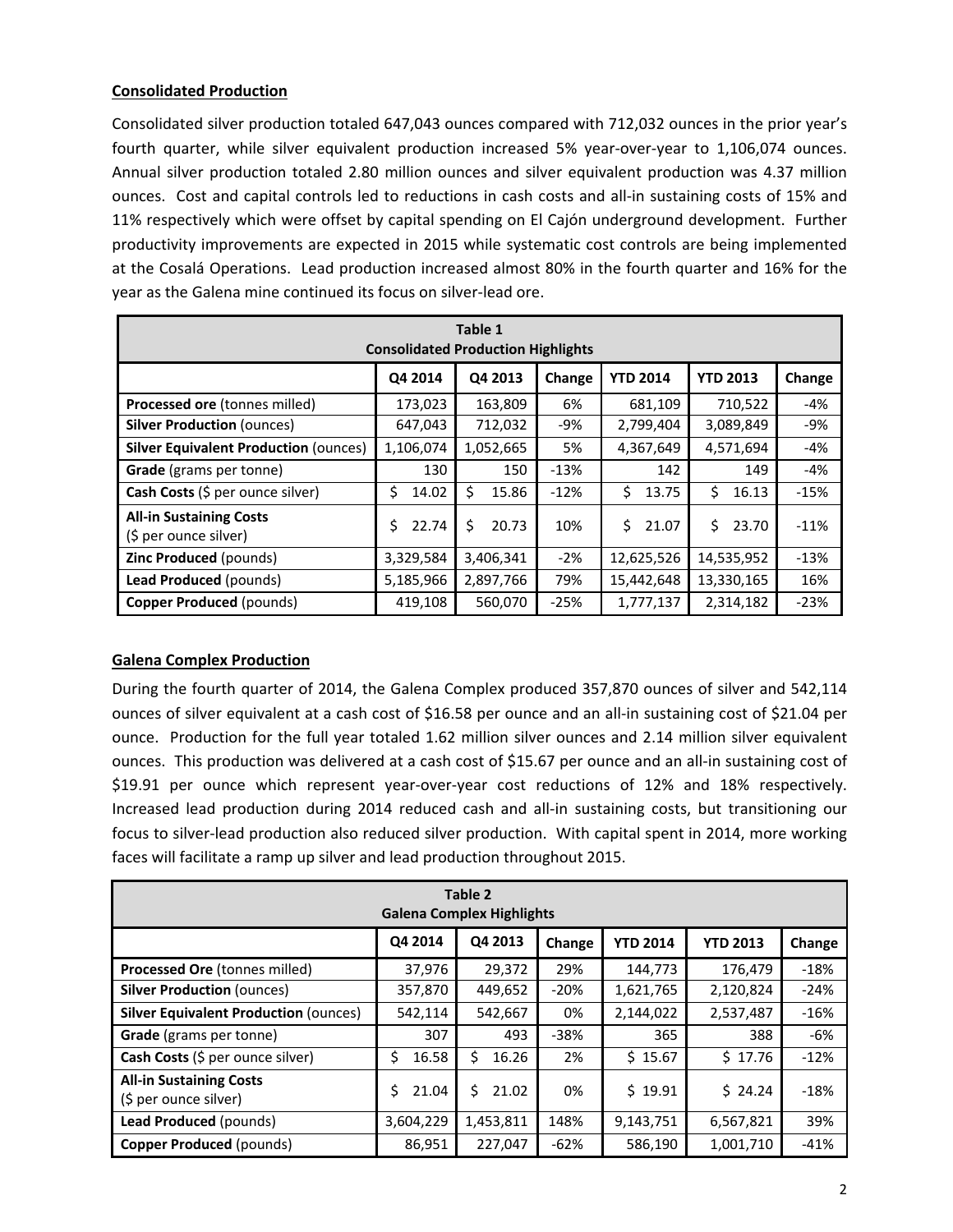## **Cosalá Operations Production**

The Cosalá Operations produced 289,173 ounces of silver during the fourth quarter of 2014 and 563,960 ounces of silver equivalent during the same period at a cash cost of \$10.84 per ounce and an all‐in sustaining cost of \$24.85 per ounce. Full year production totaled 1.18 million silver ounces and 2.22 million silver equivalent ounces at a cash cost of \$11.12 per ounce and an all-in sustaining cost of \$22.67 per ounce. All‐in sustaining cost was affected by \$6.9 million in capital spending at El Cajón, and would have been \$16.83 per ounce without this spending.

| Table 3<br><b>Cosalá Operations Highlights</b>          |             |                                                         |        |            |            |        |
|---------------------------------------------------------|-------------|---------------------------------------------------------|--------|------------|------------|--------|
|                                                         | Q4 2014     | Q4 2013<br>Change<br><b>YTD 2014</b><br><b>YTD 2013</b> |        |            |            |        |
| Processed Ore (tonnes milled)                           | 135,047     | 134,437                                                 | 0%     | 536,043    | 534,043    | 0%     |
| <b>Silver Production (ounces)</b>                       | 289,173     | 262,380                                                 | 10%    | 1,177,639  | 969,025    | 22%    |
| <b>Silver Equivalent Production (ounces)</b>            | 563,960     | 509,998                                                 | 11%    | 2,223,627  | 2,034,207  | 9%     |
| <b>Grade</b> (grams per tonne)                          | 80          | 75                                                      | 7%     | 82         | 70         | 18%    |
| Cash Costs (\$ per ounce silver)                        | Ś.<br>10.84 | Ś.<br>15.18                                             | $-29%$ | \$11.12    | \$12.55    | $-11%$ |
| <b>All-in Sustaining Costs</b><br>(\$ per ounce silver) | Ś.<br>24.85 | Ś.<br>20.22                                             | 23%    | \$22.67    | \$22.54    | 1%     |
| <b>Zinc</b> (pounds)                                    | 3,329,584   | 3,406,341                                               | $-2%$  | 12,625,526 | 14,535,952 | $-13%$ |
| Lead Produced (pounds)                                  | 1,581,737   | 1,443,955                                               | 10%    | 6,298,897  | 6,762,344  | $-7%$  |
| <b>Copper Produced (pounds)</b>                         | 332,157     | 333,023                                                 | 0%     | 1,190,947  | 1,312,472  | $-9%$  |

### **2015 Consolidated Guidance**

Consolidated production of 2.6 ‐ 3.0 million silver ounces and 4.6 ‐ 5.2 million silver equivalent ounces is expected for 2015. Although silver production will be flat year-over-year despite the decision to put El Cajón on care and maintenance, silver equivalent production is expected to increase by 5 - 20%. Increased silver equivalent production will be driven by increased silver‐lead ore tonnage from the Galena Complex. Cash costs are projected to fall approximately 15% to between \$11.50 - \$12.50 per silver ounce, and all-in sustaining cash costs are projected to drop approximately 20% to \$16.50 - \$17.50 per silver ounce compared with 2014.

### **Exploration Update**

### **Galena Complex**

The 2014 exploration mandate at the Galena Complex was to develop near-term resources, define the highest grade areas close to existing infrastructure and complete block modeling on priority veins. Drilling for the year totaled 7,550 meters and focused mainly on the 2400, 4600, 4900 and 5500 levels in support of the Company's transition to silver-lead dominant production.

As anticipated, drilling on the 4900 level successfully intersected the upward extension of the 175 Vein, and test mining is currently taking place between the 5200 and 5500 levels to fully define the resource in this area. Drilling in the 171 Vein resulted in good intercepts ranging in depth from approximately 4 ‐ 20 meters below track elevation. This new information is being incorporated into current development activities in the area. Block-modeling of the newly re-evaluated Upper Country Silver Lead (UCSL) Veins is continuing and additional silver‐lead resources have been defined between the 2400 and 3700 levels.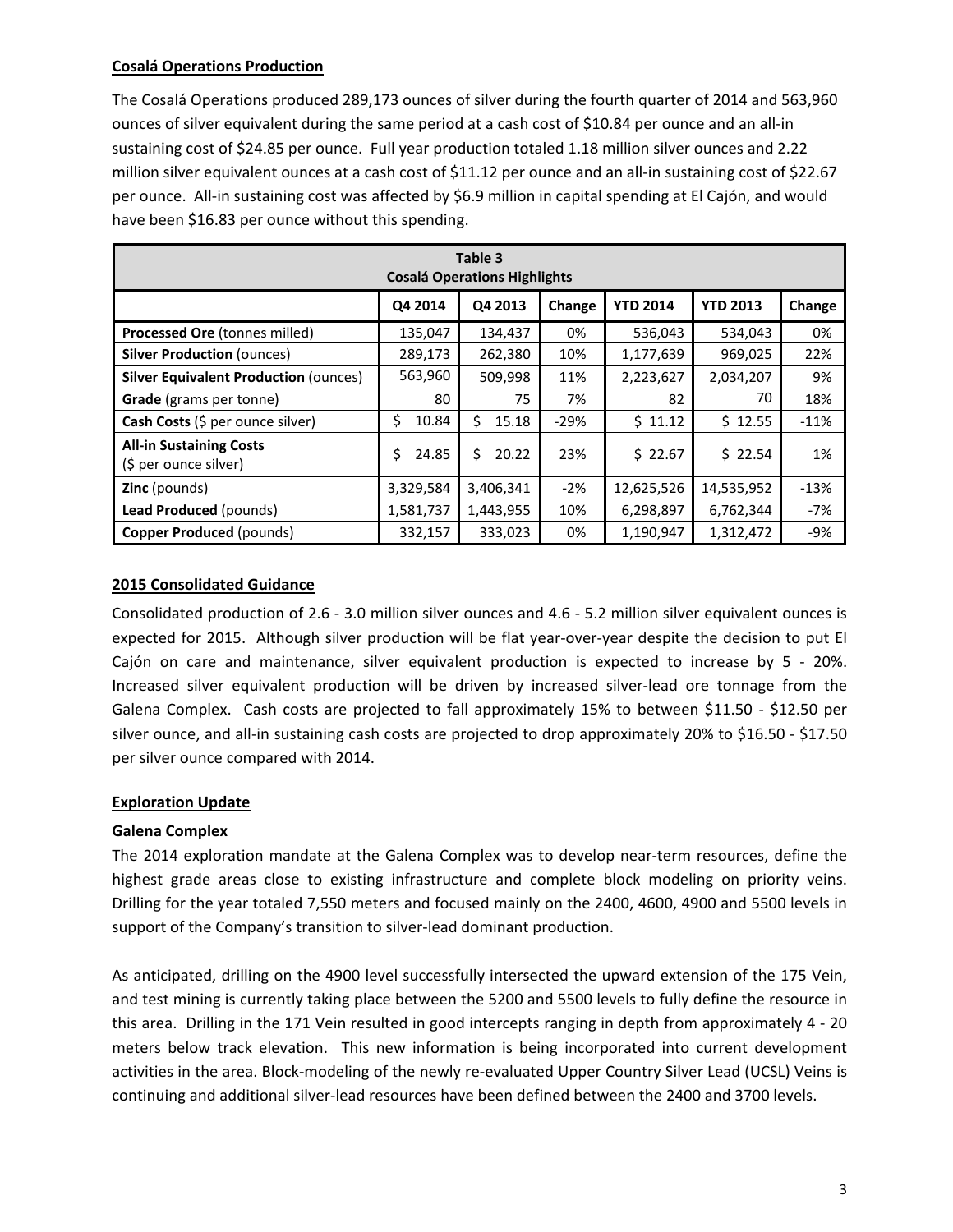While drilling focused on defining silver-lead resources, silver-copper intersections were also encountered. Please see Table 4 below for further selected silver‐lead and silver‐copper intersections. Additional results are available at scorpiomining.com.

| Table 4<br><b>Recent Exploration Drill Results - Galena Complex</b> |                    |           |              |                                 |             |              |                   |                                  |
|---------------------------------------------------------------------|--------------------|-----------|--------------|---------------------------------|-------------|--------------|-------------------|----------------------------------|
| Hole No.                                                            | <b>From</b><br>(m) | Τo<br>(m) | Width<br>(m) | <b>True</b><br><b>Thickness</b> | Ag<br>(g/t) | Cu<br>$(\%)$ | Pb<br>$(\%)$      | Ag<br><b>Equivalent</b><br>(g/t) |
| 49-348                                                              | 14.8               | 16.8      | 1.9          | 1.68                            | 3,059       | 2.47         | $- -$             | 3,312                            |
|                                                                     | 39.6               | 42.3      | 2.7          | 1.34                            | 551         | 0.34         | $-$               | 586                              |
|                                                                     | 53.3               | 55.3      | 2.1          | 1.95                            | 1,137       | 0.51         | $\qquad \qquad -$ | 1,190                            |
| 55-106                                                              | 34.9               | 38.3      | 3.3          | 2.71                            | 320         | $-$          | 10.77             | 689                              |
|                                                                     | 53.3               | 54.8      | 1.5          | 0.94                            | 574         | $-$          | 28.77             | 1,560                            |
|                                                                     | 32.3               | 35.1      | 2.8          | 2.74                            | 201         | $- -$        | 11.78             | 603                              |

### **Cosalá Operations**

Although the Cosalá exploration budget was limited in 2014, field work was completed in several areas and the entire region was re-mapped using satellite-based structural analysis to provide a clearer understanding of the geology.

In the La Verde Mine, approximately 84 holes and 10,800 meters of previous drilling were re‐logged and sampled and a model of the mineralization was developed. Several zones of mineralization were found to be faulted extensions or repetitions of the two principle zones and 2,000 meters of drilling was completed to follow up where previous intersections had been detected. Potential extensions of these known zones were investigated and explored. One of these areas, the South Zone, was tested and preliminary indications are that this area could yield as much as 300,000 tonnes of silver‐copper mineralization. Further definition of this area will be completed by February 2015. Please see Table 5 below for selected details. Additional results are available at scorpiomining.com.

| Table 5<br>Recent Exploration Drill Results - Cosalá Operations |             |                    |           |              |             |              |                           |
|-----------------------------------------------------------------|-------------|--------------------|-----------|--------------|-------------|--------------|---------------------------|
| <b>Deposit</b>                                                  | Hole No.    | <b>From</b><br>(m) | To<br>(m) | Width<br>(m) | Ag<br>(g/t) | Cu<br>$(\%)$ | Ag<br>Equivalent<br>(g/t) |
| $C-12$                                                          | LVUG 012 54 | 59.4               | 67.1      | 7.7          | 146         | 0.44         | 191                       |
|                                                                 | LVUG 004 14 | 40.3               | 43.5      | 3.2          | 108         | 0.39         | 148                       |
|                                                                 | LVUG 005 14 | 42.0               | 44.8      | 2.8          | 462         | 0.96         | 560                       |
|                                                                 | LVUG 003 14 | 47.0               | 54.6      | 7.6          | 131         | 0.52         | 184                       |
| $C-15$                                                          | LVUG 007 14 | 114.5              | 120.1     | 5.6          | 115         | 0.39         | 155                       |
|                                                                 | LVUG 001 14 | 141.6              | 143.2     | 1.6          | 280         | 0.52         | 336                       |
| $C-15A$                                                         | LVUG 007 14 | 129.6              | 131.1     | 2.2          | 414         | 1.13         | 530                       |
|                                                                 | LVUG 001 14 | 148.1              | 149.1     | 1.0          | 241         | 0.70         | 315                       |
| $C-19$                                                          | LVUG 007 14 | 175.8              | 185.1     | 9.3          | 295         | 0.38         | 334                       |

True thickness of these intersections is being determined but is anticipated to be  $90 - 100\%$  of the intersected thickness.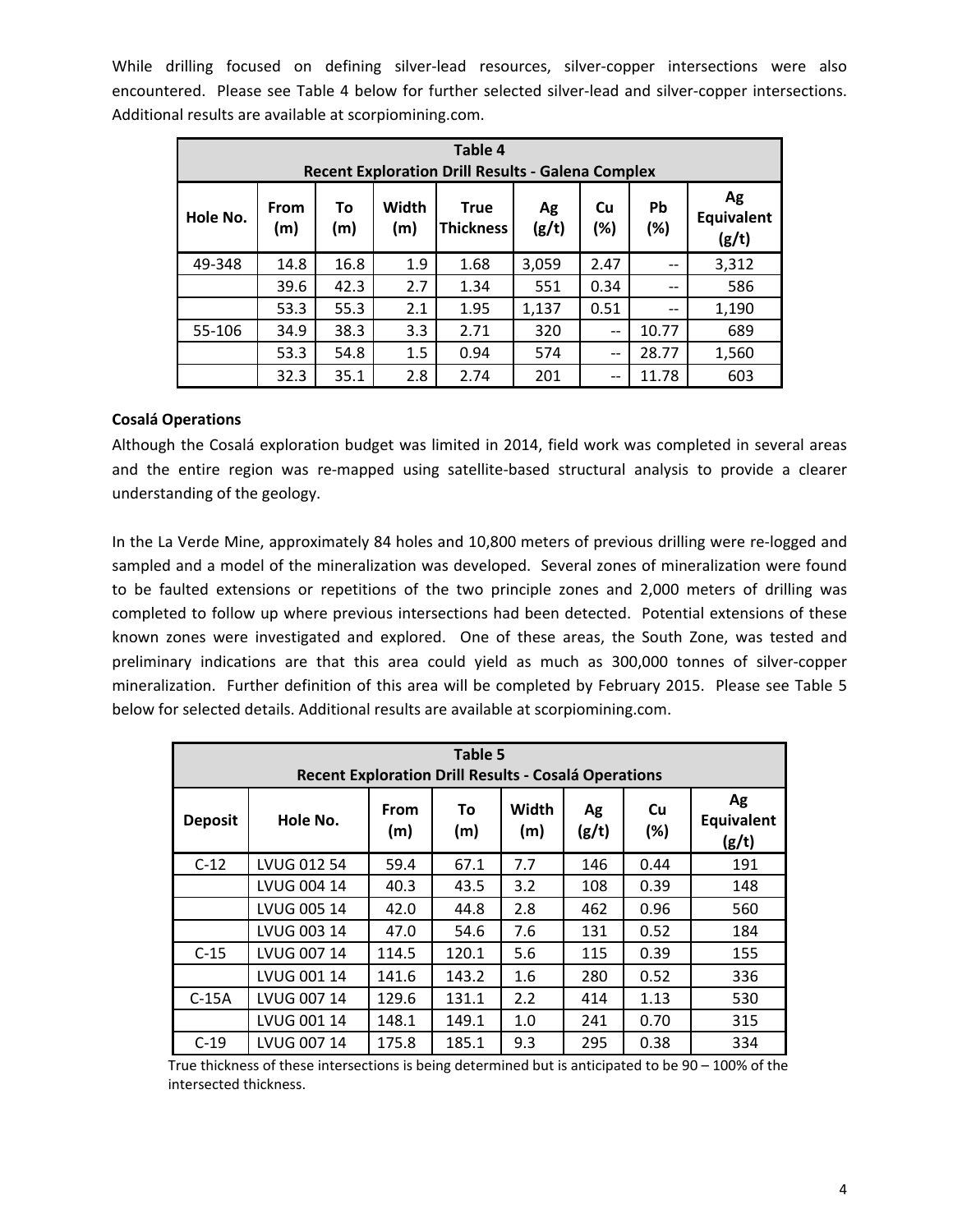At the San Rafael project, 1,000 meters of geotechnical drilling was completed to assess and better define the characteristics of the host rocks and mineralization. The deposit hosts a large resource and current efforts are focused on updating geological models, confirming metallurgy and establishing preliminary mine design. The Company expects that this work will be completed in the second half of 2015. The El Cajón mine was placed on care and maintenance in January 2015. Prior to suspension, several milling campaigns were completed which allowed metallurgical performance to be confirmed. The decision to halt development was made in light of prevailing metal prices. With considerable underground infrastructure already in place, the project can be reactivated on short notice when silver prices turn upward.

#### **About Scorpio Mining**

Scorpio Mining Corporation is a silver and gold mining company focused on growth from its existing asset base and execution of targeted accretive acquisitions. It owns and operates the Cosalá Operations in Sinaloa, Mexico, the Galena Mine Complex in the Silver Valley/Coeur d'Alene Mining District, Shoshone County, Idaho and the Drumlummon Mine Complex in Lewis and Clark County, Montana.

Mr. Jim Atkinson, Vice‐President Exploration and a Qualified Person under Canadian Securities Administrators guidelines, has approved the applicable contents of this news release.

For further information please see SEDAR or scorpiomining.com.

### **Quality Assurance / Quality Control ("QA/QC")**

The Company maintains a QA/QC Program for assays, including the use of standards, blanks and duplicates. All QA/QC results are routinely evaluated using a program of QA/QC monitoring. Details of the program are provided in the Company's NI 43‐101 compliant Technical Report on the Galena Project dated March 22, 2013 and at scorpiomining.com.

### **Cautionary Statement on Forward‐Looking Information:**

This news release contains "forward‐looking information" within the meaning of applicable securities laws. Forward-looking information includes, but is not limited to, the Company's expectations intentions, plans, assumptions and beliefs with respect to, among other things, the Cosalá Complex, Galena Complex and the Drumlummon Mine. Often, but not always, forward-looking information can be identified by forward-looking words such as "anticipate", "believe", "expect", "goal", "plan", "intend", "estimate", "may", "assume" and "will" or similar words suggesting future outcomes, or other expectations, beliefs, plans, objectives, assumptions, intentions, or statements about future events or performance. Forward‐ looking information is based on the opinions and estimates of the Company as of the date such information is provided and is subject to known and unknown risks, uncertainties, and other factors that may cause the actual results, level of activity, performance, or achievements of the Company to be materially different from those expressed or implied by such forward looking information. This includes the ability to develop and operate the Cosalá, Galena and Drumlummon properties, risks associated with the mining industry such as economic factors (including future commodity prices, currency fluctuations and energy prices), failure of plant, equipment, processes and transportation services to operate as anticipated, environmental risks, government regulation, actual results of current exploration activities, possible variations in ore grade or recovery rates, permitting timelines, capital expenditures, reclamation activities, social and political developments and other risks of the mining industry. Although the Company has attempted to identify important factors that could cause actual results to differ materially from those contained in forward‐looking information, there may be other factors that cause results not to be as anticipated, estimated, or intended. Readers are cautioned not to place undue reliance on such information. By its nature, forward‐looking information involves numerous assumptions, inherent risks and uncertainties, both general and specific those contribute to the possibility that the predictions,